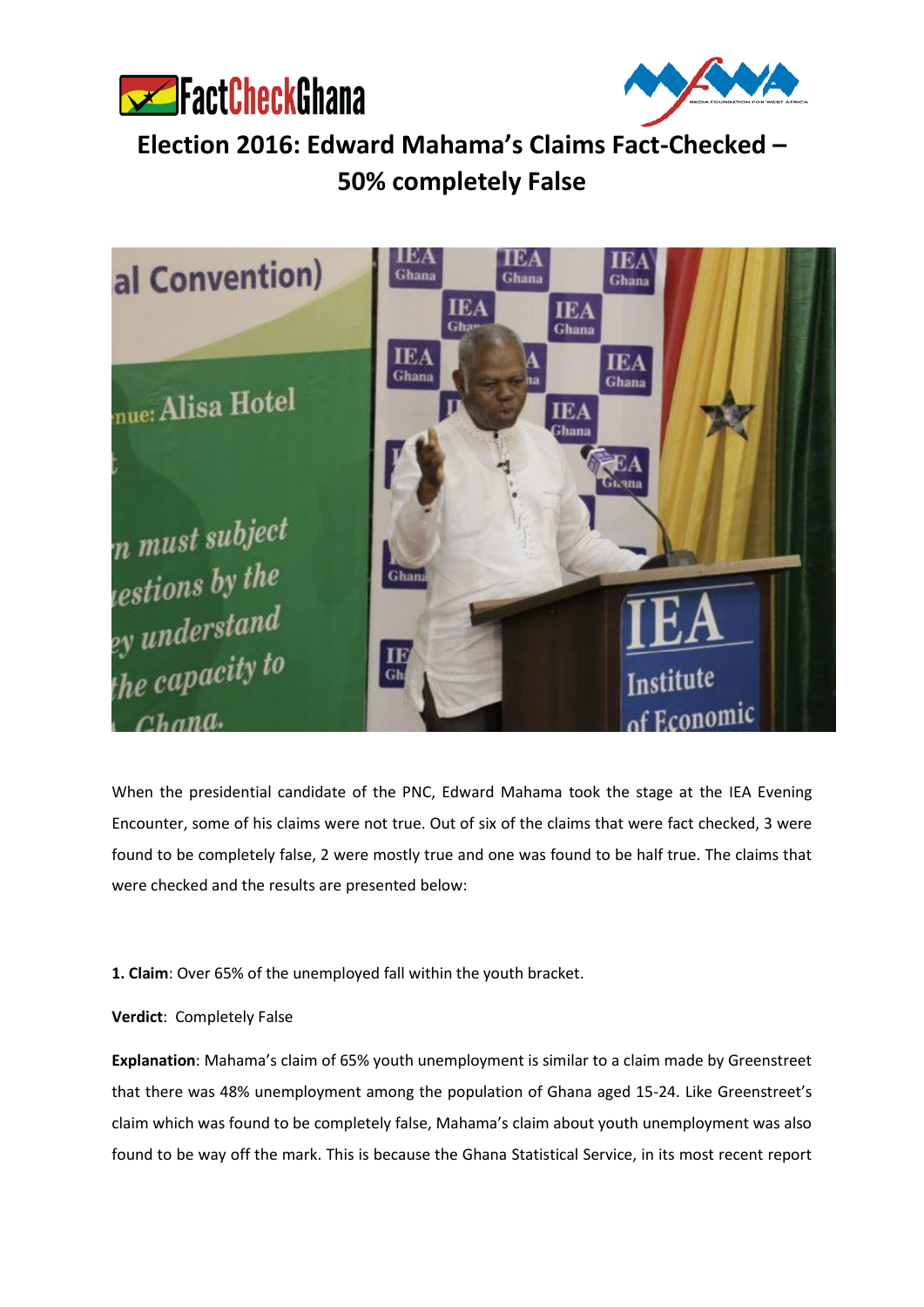



about Ghana's labour market ([GLSS 6\)](http://www.statsghana.gov.gh/docfiles/glss6/GLSS6_Main%20Report.pdf) covering 2013, unemployment rate among the 15-24 age group was pegged at 10.9%. Also, the World Bank in a more recent report also estimated that 14% of this youth group were not in school and yet economically inactive. Further, the report estimates that only 4% of this population are unemployed. See the [fact check of Greenstreet](http://www.fact-checkghana.com/wp-content/uploads/2016/08/Greenstreet-IEA-Fact-Check-Report.pdf)'s claim for further details.

These credible evidences indicate that Edward Mahama's claim that there exists 65% youth unemployment is actually false.

**2. Claim**: Ghana is the 7<sup>th</sup> dirtiest country in the World, according to the WHO....

**Verdict**: Half True, Misleading

**Explanation**: The Joint Monitoring Programme(JMP) report, "Progress on Sanitation and Drinking Water: 2015 Update and MDG Assessment," a collaborative effort between the World Health Organisation (WHO) and the United Nations Children's Fund, said that the challenge to access improved sanitation is starker in Ghana, "which has slipped even further amongst the worst performing countries, now ranked 7th worst globally.

JMP does not measure dirt neither does it rank dirty countries. It has established a standard set of drinking-water and sanitation categories that are used for monitoring purposes. Thus an "improved" sanitation facility is one that hygienically separates human excreta from human contact. The categories are explained below.

- 1. "Improved" sanitation: Flush toilet, Piped sewer system, Septic tank, Flush/pour flush to pit latrine, Ventilated improved pit latrine (VIP), Pit latrine with slab, Composting toilet.
- 2. "Unimproved" sanitation: Flush/pour flush to elsewhere, Pit latrine without slab, Bucket, Hanging toilet or hanging latrine, Shared sanitation, No facilities or bush or field.

**3. Claim**: There is no commitment at the top to fight corruption

### **Verdict**: Half True

**Explanation**: There have been a number of corruption scandals in this government and it appears very limited drastic steps, if any were taken to deal with them especially those that required the action of the presidency or cabinet. Below are some of them.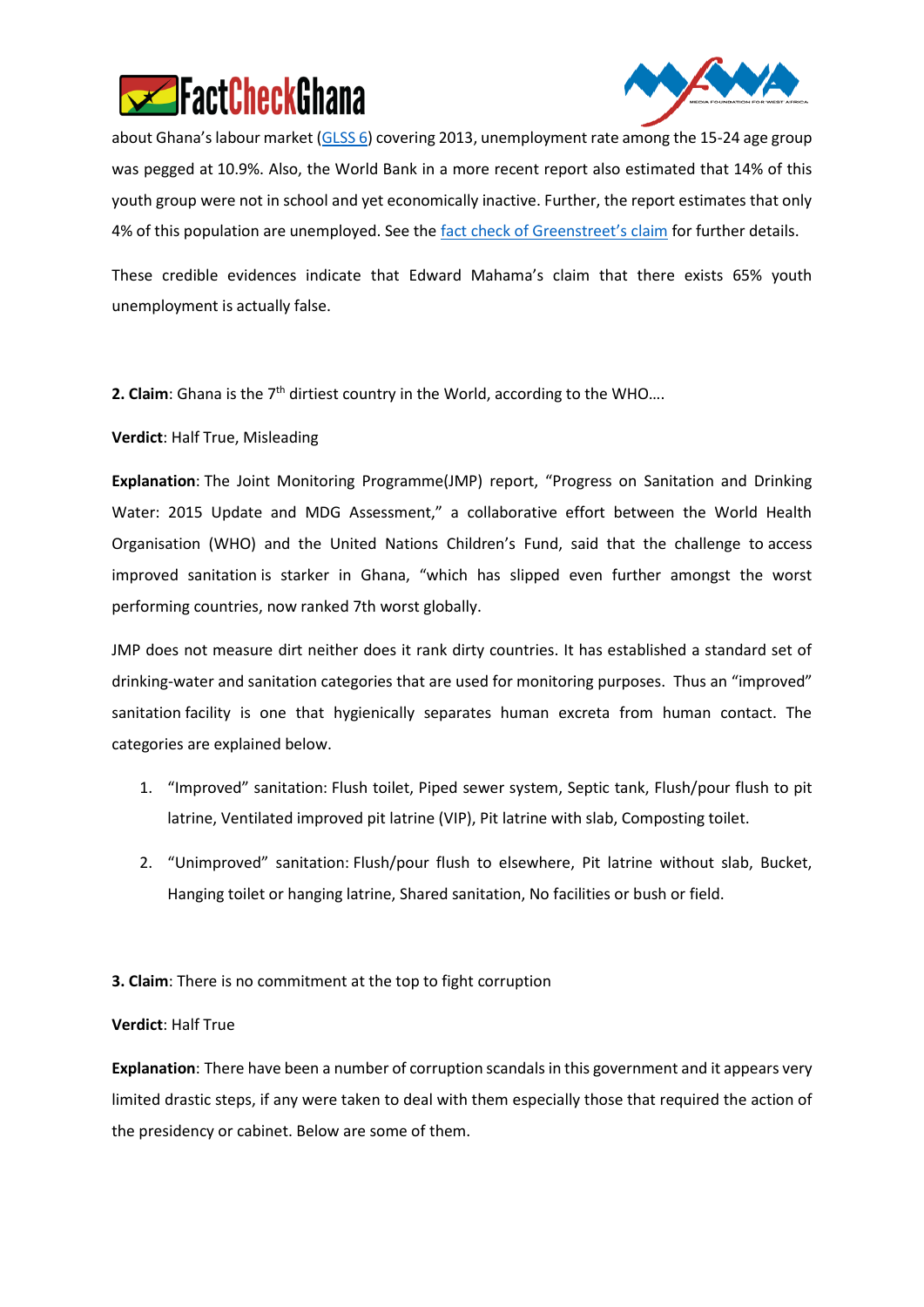



The GYEEDA Scandal: In February 2013, Joy News investigations broke the story of corruption in the Ghana Youth Employment and Entrepreneurial Development Agency (GYEEDA). The government called for the cancellation of contracts and ordered the retrieval of the money. Government's own committee, which corroborated Joy FM's investigations called for further probe and prosecution of officials involved.

Three years after the scandal, only two persons with relatively milder offences are facing prosecution. The ministers of state who signed the outrageous contracts and paid hundreds of millions of cedis to contractors have not been prosecuted. Besides, it is only the interest-free loans that are being retrieved. The influential businesses and individuals who were involved in a greater percentage of the scandal have not been touched. President John Mahama gave an ultimatum to the Ministry of Finance, the Ministry of Justice and Attorney-General and the Economic and Organised Crime office to retrieve the money by 31<sup>st</sup> December, 2013 but that order was not obeyed.

The SADA Scandal: The Savannah Accelerated Development Authority (SADA) was also uncovered by media reports and later corroborated by the Auditor General's report. The officials involved have not been punished and the businesses involved have only been asked to refund the money they took for no work done.

SUBAH: In 2013, the Subah Scandal brought to light close to GHS 100 million that was paid to Subah Info-solutions Limited but there was no evidence of the work for which they were paid. Again, no one was punished and the money was not retrieved.

The World Cup Scandal: A Commission of Enquiry set up government revealed anomalies and allegations of corruption in Ghana's participation in the 2014 World Cup in Brazil. Again, the persons involved were not punished.

In June 2016, the President was cited in the controversial gift saga. Media reports by Joy FM revealed that the President took a Ford Expedition vehicle as a "gift" from a Burkinabe Contractor who was winning government contracts. The contractor said he was introduced to the President (then Vice President) when he first put in a bid for government contract but failed to win. The President's conduct appeared to have contradicted his own code of conduct which among other things was meant to improve transparency and fight corruption.

In some instances, the ministers involved in the allegations of corruption were rather transferred and not investigated or punished. For this reason, there is a high perception that there is no real commitment to tackling high-level corruption, especially when it involves ministers and high-level government officials.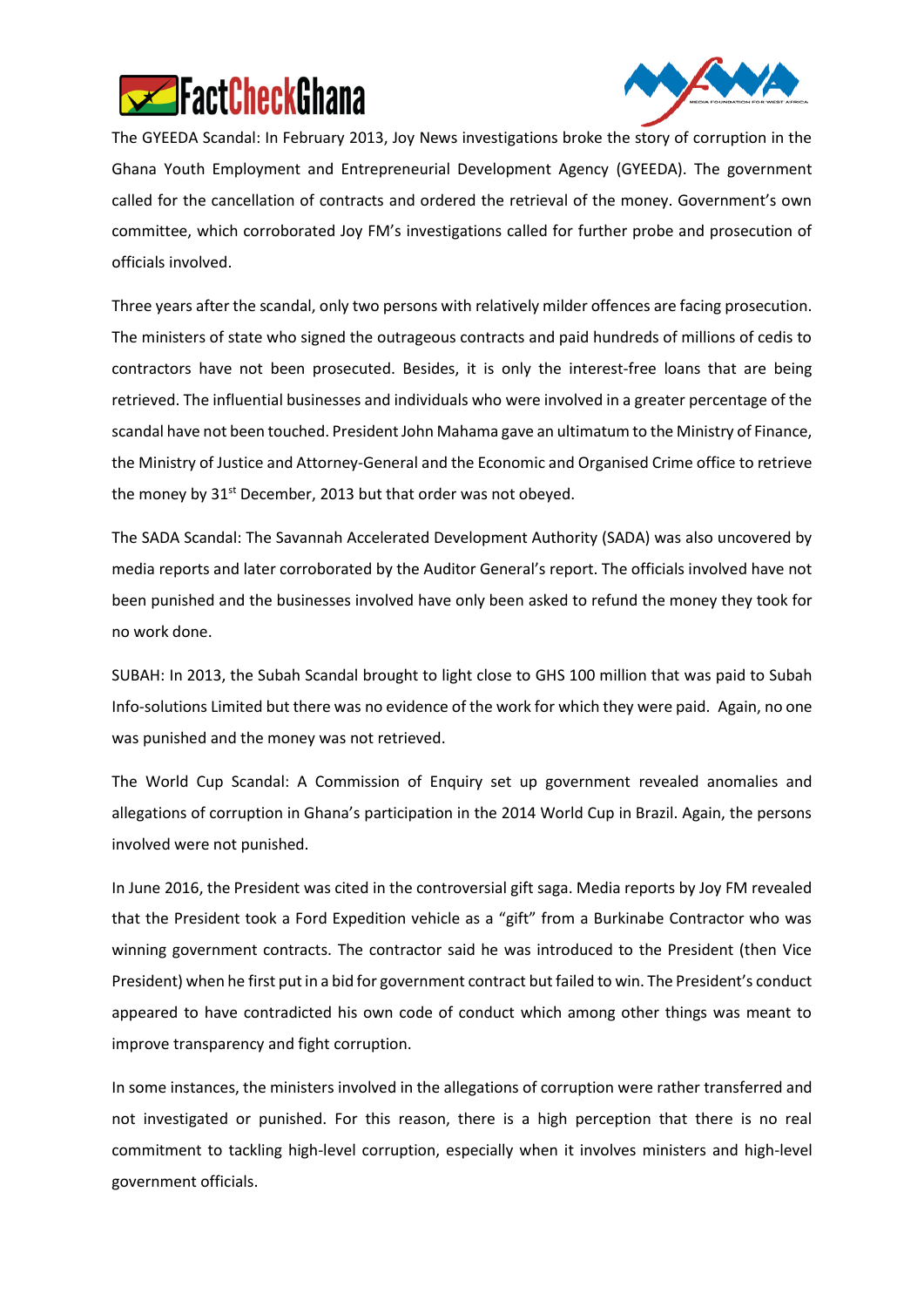



Since corruption is also primarily a "perception" issue, it is helpful to gauge the Ghanaian public's view on corruption in general and as pertains to public authorities. In the latest round of Afrobarometer [findings](http://afrobarometer.org/sites/default/files/publications/Dispatch/ab_r6_dispatchno6.pdf) on Ghana's level of corruption, about 75% of respondents believed corruption had increased. Also, about 82% believed the presidency was in some way involved in corruption.

**4. Claim**: The Government of Ghana has no shares in the 26 mines in the country.

**Verdict**: Completely False

**Explanation**: There is a statutory regulation in Ghana that gives government a 10 percent in all mining operations, according to the [minerals Act of 2006.](http://faolex.fao.org/docs/pdf/gha85046a.pdf) Thus, it is highly unlikely that there is a legally existing operational mine in Ghana that the government would not own shares in.

On October 13, 2015, according to the GNA – Goldfields Ghana Limited presented a cheque for 7 million dollars as interim dividend to government on its 2015 accounts in respect of government's 10 percent shares in Gold Fields Tarkwa and Damang Mines.

Also, according to the minerals Commission, there are 14 operational mines currently and not 26.

**5. Claim**: Flag bearer of PNC Edward Mahama stating that that Ghana courts are kangaroo courts

**Verdict**: Completely False

**Explanation**: According to Black Law Dictionary, Kangaroo courts is the name that is given to an unauthorised court that is set up without legal power and authority that takes the law into its own hands.

# **Applying laws retroactively**

Since the outcome of a kangaroo court is a foregone conclusion, one method of ensuring that a person will be found guilty is to create laws and apply them to past behaviour. Ex post facto laws criminalize past conduct that was not illegal when it was performed.

Ex post facto laws are intended to take away a person's right to know in advance the type of conduct that, if performed, will violate a state or federal criminal law. Removal of this most basic due process right is a characteristic of a kangaroo court.

# **Lack of impartial judges**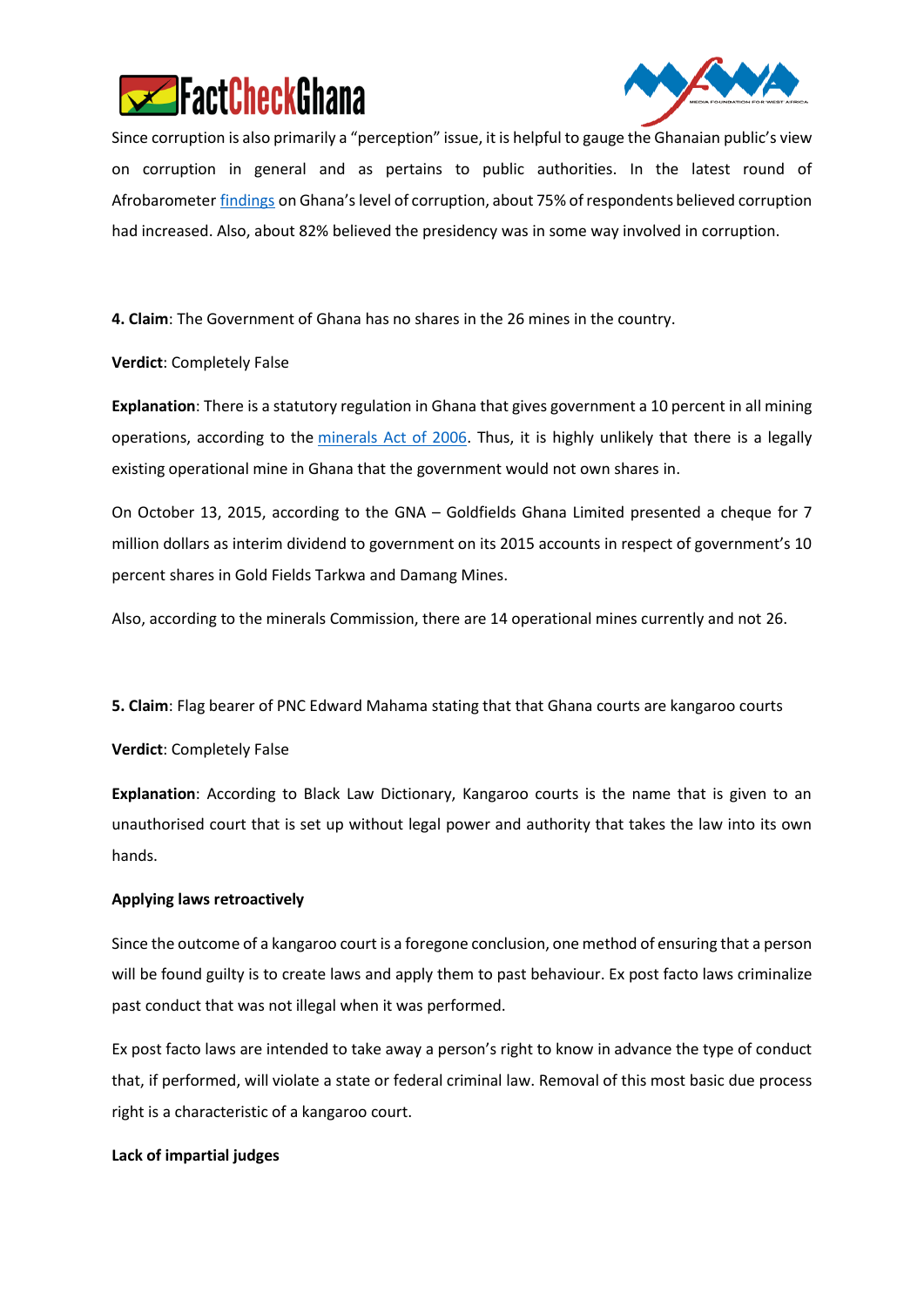



Because the outcome is predetermined before any evidence is presented, kangaroo court proceedings are presided over by a judge or panel of judges that is partial toward the prosecution. Judges during a trial in a kangaroo court usually limit or obstruct efforts by the accused to present evidence or witnesses favourable to the defense while placing almost no restrictions on the evidence prosecutors are allowed to present.

The fact that the judge in a kangaroo court is part of the sham process, the punishment inflicted upon the defendant generally exceeds what might normally be justified based upon the conduct of which the defendant was accused and convicted. Harsh and severe sentences are common in a kangaroo court.

## **Absence of the most basic constitutional rights**

The right against self-incrimination, the right to cross examine witnesses and the presumption of innocence are lacking in a typical kangaroo court. Constitutional safeguards would stand in the way of a kangaroo court reaching its predetermined result. In some instances, limited cross examination of witnesses and other fundamental due process rights might be allowed to the defendant to conceal the true nature of the kangaroo court.

Article 17 section 1 of the 1992 constitution of Ghana states that: All persons shall be equal before the law.

Though ace investigative journalist Anas Aremeyaw Anas judicial expose brought the repute of the country's justice system into question, but, those infractions are not enough to describe the courts as carrying out its duties in a kangaroo manner. It's a fact that a point in Ghana's history (1989) people were tried through extra judicial proceedings, but, since the country was ushered into constitutional democracy in 1992, the justice system is far from that description.

In the current judicial dispensation in Ghana, accused as well as defendants, are given the right to know what their offenses or misconduct are. More so, they are allowed under law to be represented by their counsel and they are presumed innocent until proven guilty. There is also the option to go on appeal if they are not satisfied with the judgment.

**6. Claim**: Ghana imports plantain

### **Verdict**: Mostly True

**Explanation**: Edward Mahama, said Ghana now "imports plantain" into the country. He said that to make a point on the decline in the agricultural sector in the country. The Deputy Minister for Food